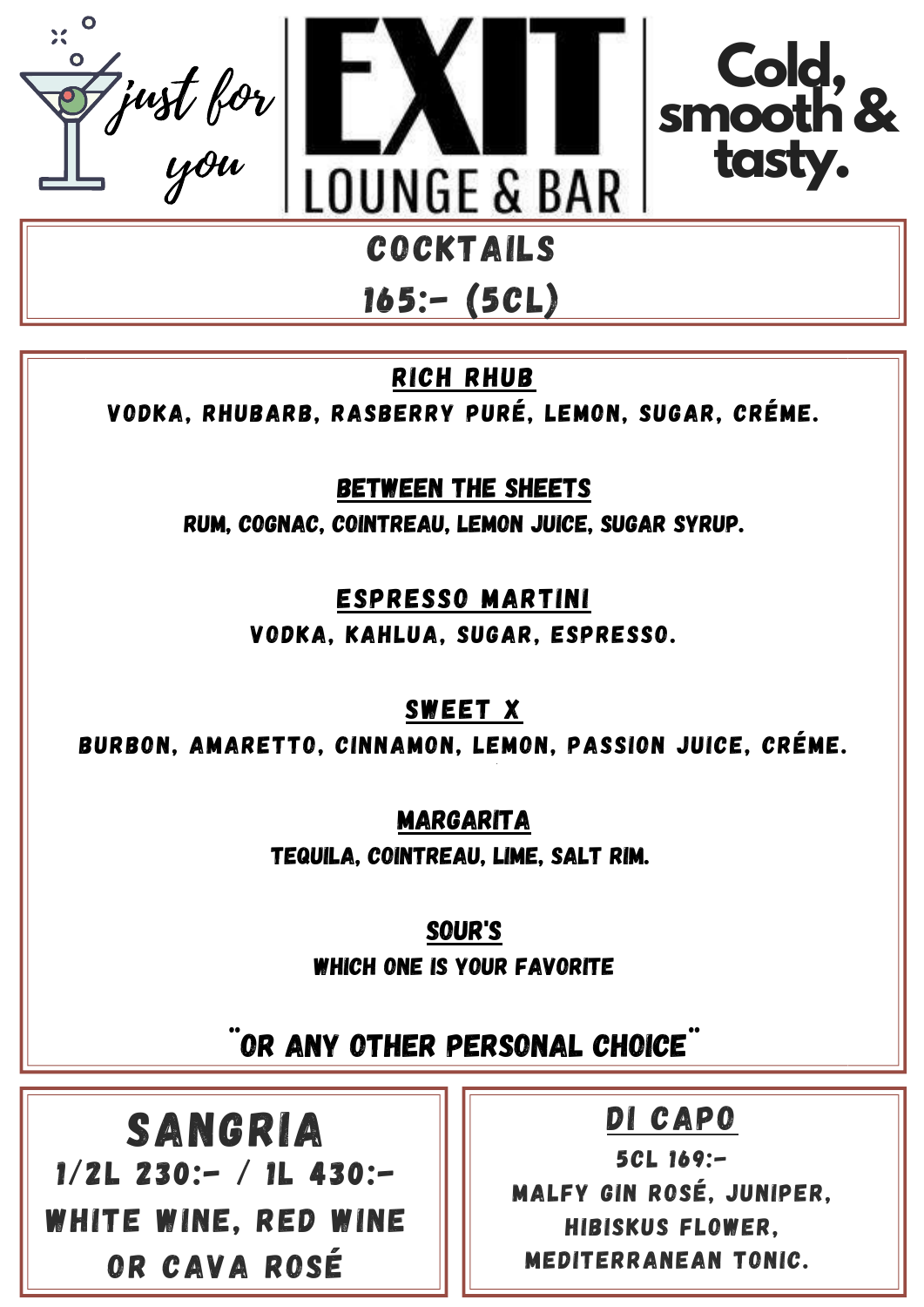### CHAMPAGNE/MOUSSERANDE

**GL 1/1 CAMPO VIEJO BRUT RESERVA 108:- 498:- MACABEO SPAIN, PENEDÈS**

**CAMPO VIEJO BRUT ROSÉ 112:- 522:- TREPAT SPAIN, PENEDÈS**

**LE ARCHE PROSECCO 108:- 498:- GLERA ITALY, VENETO**

**MUMM GRAND CORDON 755:- PINOT NOIR, PINOT MEUNIER, CHARDONNAY FRANCE, CHAMPAGNE**

**PERRIER JOUËT BELLE VINTAGE 2890:- 50% CHARDONNAY, 45% PINOT NOIR 5% PINOT MENUIER, FRANCE, CHAMPAGNE**

### VITT VIN

|                                                                                                                |               | GL 1/1        |
|----------------------------------------------------------------------------------------------------------------|---------------|---------------|
| <b>ROSARIO</b><br><b>SAUVIGNON BLANC</b><br>CHILE, CENTRAL VALLEY                                              |               | $94:- 388:-$  |
| WYNDHAM ESTATE BIN 222<br><b>CHARDONNAY</b><br><b>AUSTRALIA, SOUTH EASTERN</b>                                 | 114: 468:     |               |
| <b>MOSELLAND (ORGANIC)</b><br><b>RIESLING</b><br><b>GERMANY, MOSEL-SAAR-RUWER</b>                              | 118: 488:     |               |
| <b>STONELEIGH (VEGAN)</b><br><b>RIESLING</b><br>NEW ZEELAND, MARLBOROUGH<br><b>ITALY, CERVIGNANO DEL FRULI</b> | 128:510:      |               |
| <b>IL FORTINO</b><br><b>VERMENTINO</b><br><b>ITALY, TOSCANA</b>                                                | $134:- 550:-$ |               |
| <b>CHABLIS AOC</b>                                                                                             |               | $142:- 595:-$ |

**CHARDONNAY FRANCE, CHABLIS**

### ROSÉ VIN

**GL 1/1**

| <b>LES DEUX PINS</b>     | 98: 395: |
|--------------------------|----------|
| <b>MERLOT, PAYS D'OC</b> |          |
| <b>FRANCE</b>            |          |
|                          |          |
|                          |          |

**M DE MINUTY 119:- 492:- GRENACHE, CINSAULT, SYRAH FRANCE, PROVENCE**

### RÖTT VIN

| GL | 1/1 |
|----|-----|
|    |     |

| <b>ROSARIO</b><br><b>CABERNET SAUVIGNON</b><br>CHILE, CENTRAL VALLEY                                                                          |          | $94: -388: -$ |
|-----------------------------------------------------------------------------------------------------------------------------------------------|----------|---------------|
| <b>CAMPO VIEJO ECOLOGICA</b><br><b>TEMPRANILLO, GRENACHA</b><br><b>SPAIN, RIOJA</b>                                                           |          | 118: 480:     |
| <b>GRAFFIGNA CENTENARIO</b><br><b>MALBEC</b><br>ARGENTINA, SAN JUAN                                                                           |          | $122:- 505:-$ |
| <b>CHATEAU DU TRIGNON</b><br><b>CÔTES DU RHÔNE</b><br><b>GRENACHE, SYRAH, MOURVÈDRE</b><br><b>FRANCE, CÔTES DU RHÔNE</b>                      |          | 134:560:      |
| <b>TABALI RESERVA ESPECIAL</b><br><b>PINOT NOIR</b><br>CHILI, LIMARÍ VALLEY                                                                   | 142:     | 592:          |
| <b>SILVANO PIACENTINI</b><br><b>VALPOLICELLA RIPASSO SUPERIORE</b><br><b>CORVINA, RONDINELLA &amp; MOLINARA</b><br><b>ITALY, VALPOLICELLA</b> | $152: -$ | $625: -$      |
| <b>GEMMA BARBERA D'ALBA</b><br><b>BRICCO ANGELINI,</b><br><b>BARBERA</b><br><b>ITALY, PIEMONTE</b>                                            |          | $680: -$      |

# YOU ARE LOVELY